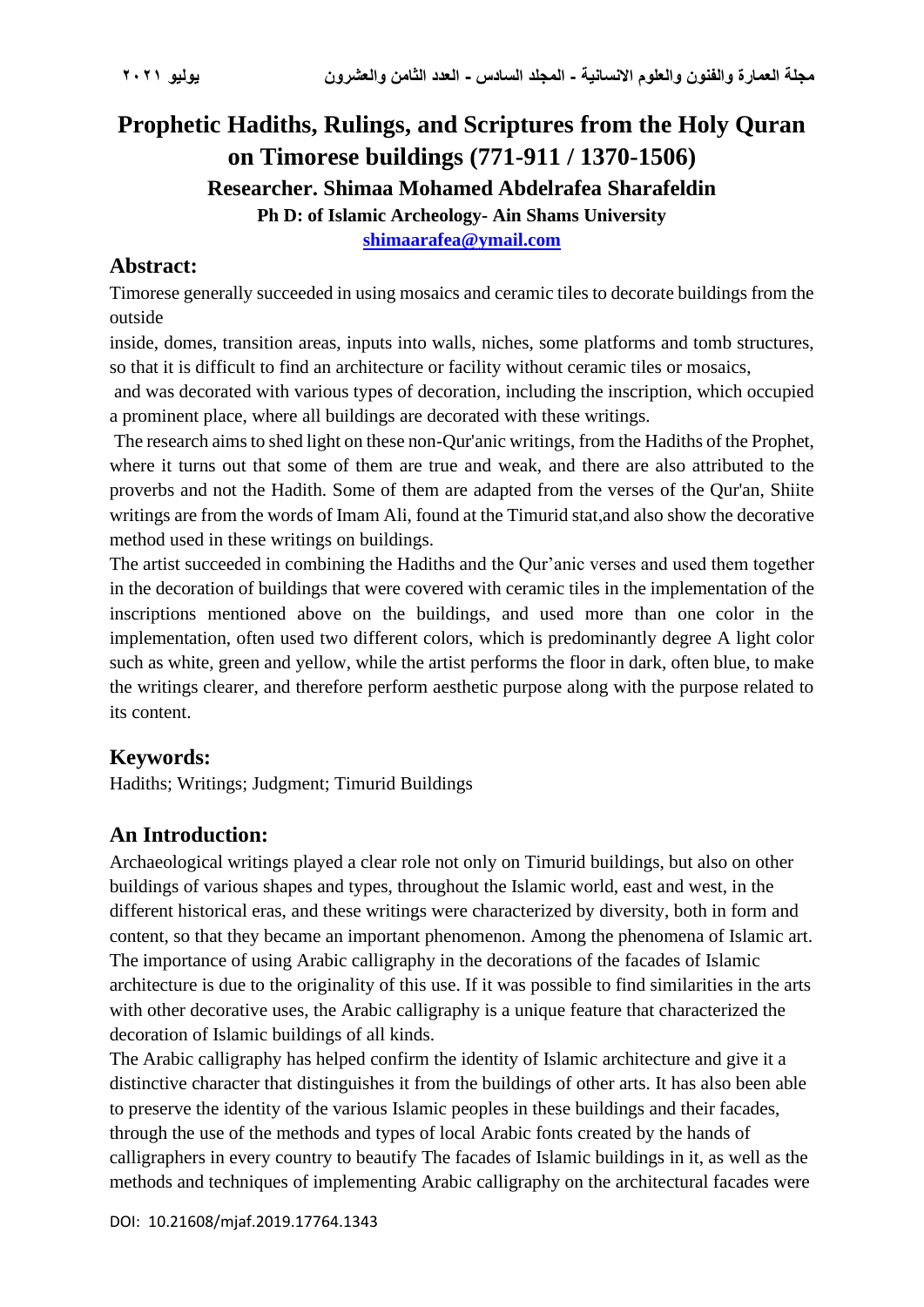a factor in determining the identity of those facades. For example, colored ceramic tiles with small squares were used in the region of the Islamic East countries to cover their brick buildings to preserve and beautify them.

It is known that Islamic architecture has witnessed a new phenomenon since the fifth century AH / eleventh century AD, which is the recording of some advice, which are either quotations from some honorable hadiths of the Prophet, in addition to quotations from the Holy Qur'an on the walls and niches of religious establishments, or are given in the form of some ruling Proverbs and verses from poetry, and the first beginning was in Iran, and soon the hadiths became more common in the decoration of mosques and the antiques in them, and the sayings of Imam Ali bin Abi Talib and some wisdom and proverbs were added to them.

 The artist succeeded in mixing between the hadiths of the Prophet and the Qur'anic verses and used them side by side in the decoration of the buildings that were covered with ceramic tiles, where the Muslim artist realized that the Arabic calligraphy represents an abstract element of its artistic characteristics, which makes it a pliable decorative element that achieves the goals and artistic aesthetic values. The Arabic calligraphy was employed to connect the parts of the facades by distributing it within the decorative frames, which connect the vertical levels with the horizontal or the dome, and decorate most of the external surfaces of the buildings.

### **Research Aims:**

He published a group of Arabic inscriptions on Timurid buildings, which were written on ceramic tiles.

Presentation and division of these writings into propaganda writings, hadiths and writings that include wisdom, sermons and some poems.

Analysis of these writings and the importance of writing them, especially the emergence of a group of them that includes Shiite expressions.

#### **Research Importance:**

Recognizing through these writings the prevailing thought at this time and how the beginning of the promotion of Shiite thought, which later became prevalent in the Safavid period, as well as the diversity of the contents of these writings from the presence of sermons and poems that immortalized the impact and remained circulated and passed down through generations.

## **Research Methodology:**

First, dividing the writings according to their type into religious writings, honorable prophetic hadiths, ruling writings, Shiite writings, and poetry.

## **Results:**

Through the study, it becomes clear that the large and enormous areas of the inscriptions that overlay many different architectural elements on the Timurid buildings (the subject of the study), so that almost no element of the architectural elements is devoid of the implementation of many inscriptions, which is a phenomenon almost unique to the buildings in Iran and Asia Al-Wusta differs from other contemporary buildings in many regions of the Islamic world.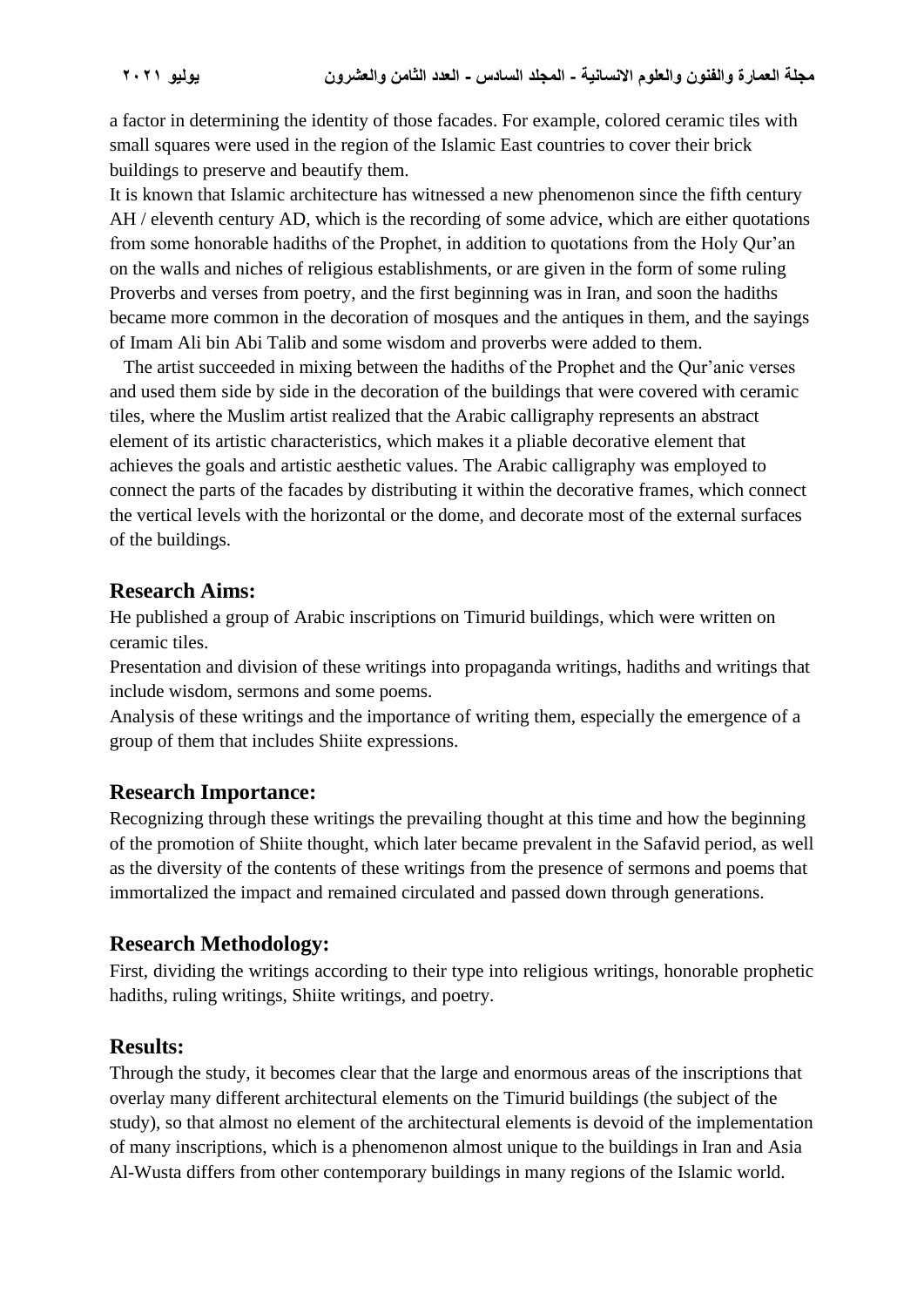The inscriptions on the buildings had a special situation represented in the artist's keenness to find a proportion and proportion between the inscription and the place where this inscription was executed. The high altitudes and the wide areas of the buildings imposed on the artist to carry out writing in large sizes, especially the higher the place designated for carrying out the writing to make it easier for the viewer to read it. The ratio was one of the most important factors that the artist used in formulating his writings, which he addressed to beautify the architectural elements and give them that distinctive character of Islamic architecture> The artist also used more than one degree of color in the implementation of his writings, as he often used two different colors in the implementation of these writings, which are often light in color, while the floor is in dark color, with the aim of clarifying the writing about the floor, and this manipulation of colors also led to giving character Aesthetic and decorative to be eyecatching.

The research shows that although Persian calligraphy is a purely Iranian innovation, it was little used on buildings, as it ranked second after Arabic calligraphy, and the reason for this is due to the nature of written texts executed on buildings, which included various religious writings, Arabic calligraphy is appropriate For its implementation on the Persian line. It also appears through the research that the employment of writing on these surfaces was based primarily on its contents and not only on its form. The choice of the location of the inscriptions was often affected by their content. For example, we find the selection of writings related to death and mentioning the merits of the dead, which are related to their existence. On the walls of tombs and mausoleums, writings of praise on the roofs of palaces, and writings related to worship such as prayers on the facades of mosques, and so on.

This study indicates that the artist is a type in choosing the texts of the epigraphic inscriptions, he did not stop at the writing of Quranic texts, the names of God and religious writings. It comes to him with the content of the writing that he implements.

The study showed that the writings of hadiths and rulings recorded on the buildings played the role of "preaching and guidance." The hadiths engraved on the walls of mosques are seen by the crowds of worshipers sitting in the mosque, and they must wander with their eyes around the mosque, and enjoy reading the verses and hadiths engraved on its walls, which contribute to presenting a kind From religious awareness and instructions to the seated worshipers, and then it has been taken into account that they are related to the place from hadiths urging prayer and building mosques.

Some hadiths were written with the aim of achieving political propaganda for the sultan, urging people to obey him as he is "the shadow of God in the earth." Among them is the hadith "The Sultan is the shadow of God in the earth," and some of them are writings that are slogans for the Sultan that are associated with him, such as the slogan of Timur Link, which was written on the facades of his palace, "Justice." The foundation of the king and the emblem of kings.

Finally, the research revealed the existence of hadiths with Shiite content and writings from the sayings and sermons of our master Ali bin Abi Talib, peace be upon him, on some of these buildings, which may have existed as a kind of political propaganda for the Timurid rulers as being patrons of all religious sects, or they may have been made in regions that embrace Shiism.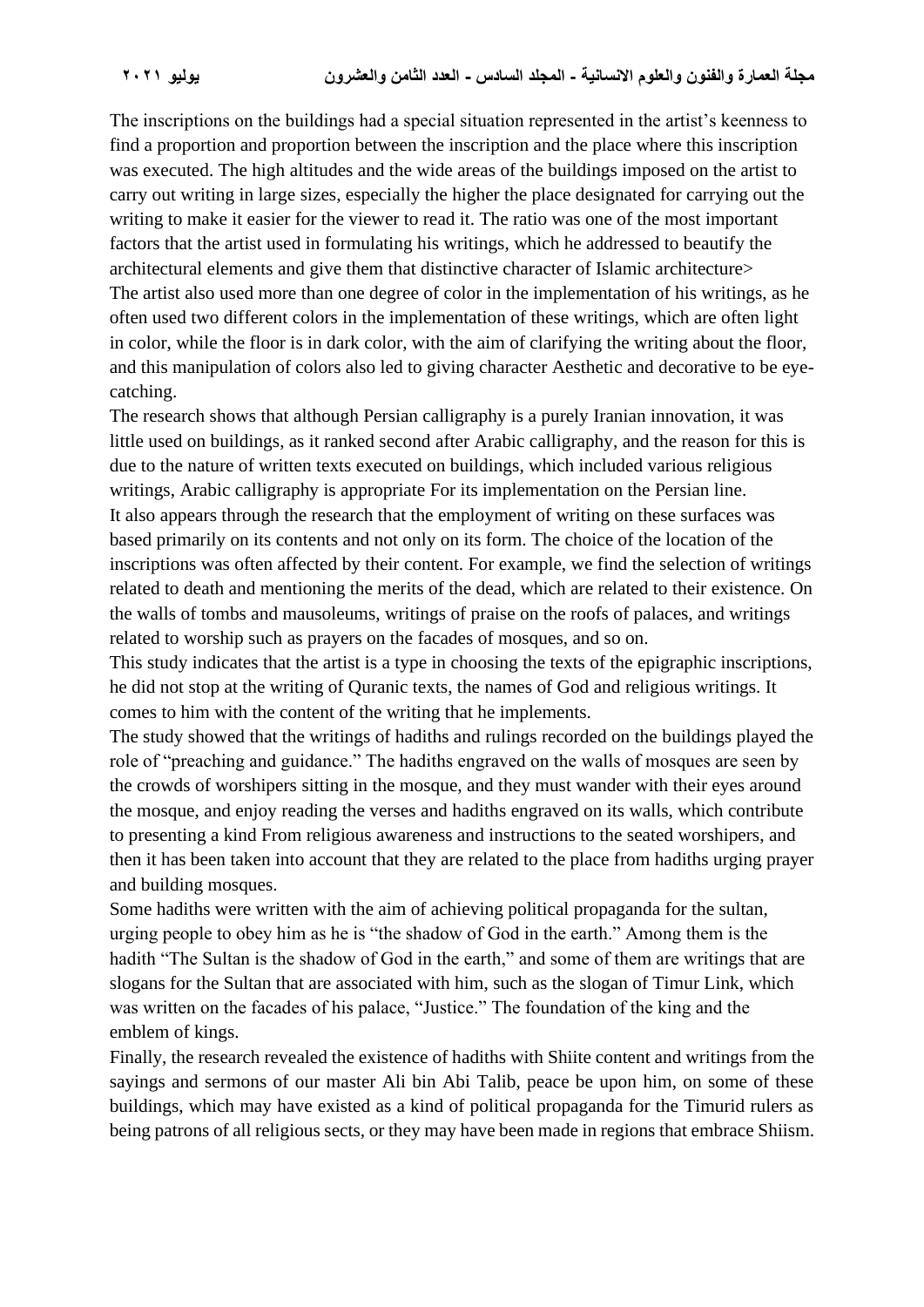### **References:**

• Bakr,Mohamed salem,salat aldawlah altymorya beal3alm aleslamy fi 3ahd tymor lank"doktorah gher manshoura ;game3at om alqurah, makha1993,p.106.

• shbel Ibrahim, alktabat alasrya ala al maaden fi alasrain al tymoury wa al safawy, alqahera,2002p.213.

• Nsrha, Mohamed ali mahmoud, gamilyat al ktaba alarbya fe alaommara aleslamya kmdkhal ltagmel waghat almabany, bahs ltakmel motalbat al hsoul ala darget aldoctoura, kolyet altarbya al fnya gamaeet helwan,2001.p.123.

• Tantawy, hossam awies,altaaseirat almaamarya wa alfanya almotbadla ben masr wa iran fe alfatra mn awaal alqarn (7h-13m) wa hata awal alqarn (10h-16m) resala doktora gheir manshora, kolyet aladab, gamaet ain shams,2010, p 273.

- Marzoq, abd al azez, alfnon alzokhrafya al slamya fe alasr alosmany, alqaheira,1987.p,93.
- Alhamawy, yaqout, maagam albldan, mag7.p.1812.
- Dimnd,m.s, alfnon aaleslamya, trgamet ahmed mohamdaiessa, alqaqhiera,1982.p210.

• Golombek, Lisa, and Donald Wilber. The Timurid Architecture of Iran and Turan, Volume I ,Princeton University, 1988,p.305-307. Blair, Sheila S., and Jonathan M. Bloom. The Art and Architecture of Islam: 1250-1800, . New Haven: Yale University Press, 1995,p.45-6

• Lisa and Donal, The Timurid Architecture,p.211.Hutt,Anthony. Iran In Architecture of the Islamic World,.George Michell, editor. New York: Thames and Hudson,1978,p. 251-258.

• ebead, alktabat alasrya, p225.

• Tantawy, hossam awies,nsos alnsieh wa alhekm wa al amsal ala asar aleslameia, mgalt mrkaz al drasat albrdia wa el nkoush, gamaet ain shams,mg 29, 2012, p. 16, ebead, alktabat alasrya sad 249.

- ebead, alktabat alasrya,p.133,134.
- Blair, and Jonathan. The Art and Architecture,p.58.
- $\bullet$  <sup>1</sup> http://www.adab.com/

• Alalbany, mohamd naser aldin, slslet alahds aldaaefa wa al mawdoaa, alryad,

1992mg1.p2955.

• Alhendy. Alaa aldin ali bin hossam aldin, kanz alomal fi sonn alakwal wa al af3al, g8, birot 2016,p.365.

- Alalbany, slslet aldaaefa, p.5378.
- ebead, alktabat alasrya,p.248;tantawey,nosos al nasaeyh.p15.
- $<sup>1</sup>$  Blair, and Jonathan. The Art and Architecture, p.58.</sup>

• Byron, Robert. "The Shrine of Khwaja Abu Nasr Parsa at Balkh" Bulletin of the American Institute for Persian Art and Archaeology IV, no. 1 (1935),p.12-14

• Abead,shabel Ibrahim,dewan alkhat alaraby fi samrkan, maktabat alaskandriya, eedaret almashro3at alkhasaa,2012.p.91.

• Gulru, negipoglu, from international Timurid to ottoman.A change of taste in sixteenthcentury ceramic tiles, Muqarnas, Vol. 7 (1990). p.135, 137

- Alalbany, slslet aldaaefa ,p.5378, saheeh altarmzy.p232, sahehebn magaa333.
- Tantawy, al tatherat alm3marya wa al fanyha, p273.
- ebead ,dewan alkhat alaraby,p30-31.
- Atia,abd alah,alathaar wa alfwnon,p.191.
- Alahades alqudsya,algoz alawal,bayrot,2001p.254..
- Alshahrouzy, shams eldein, tarekh alhokmaa wa alfalasfa,geem 1, tahqeek ahmed abd elrahiem alsayh, shrket nwabgh alfkr, 2013.
- Sorat gafear aya (60)